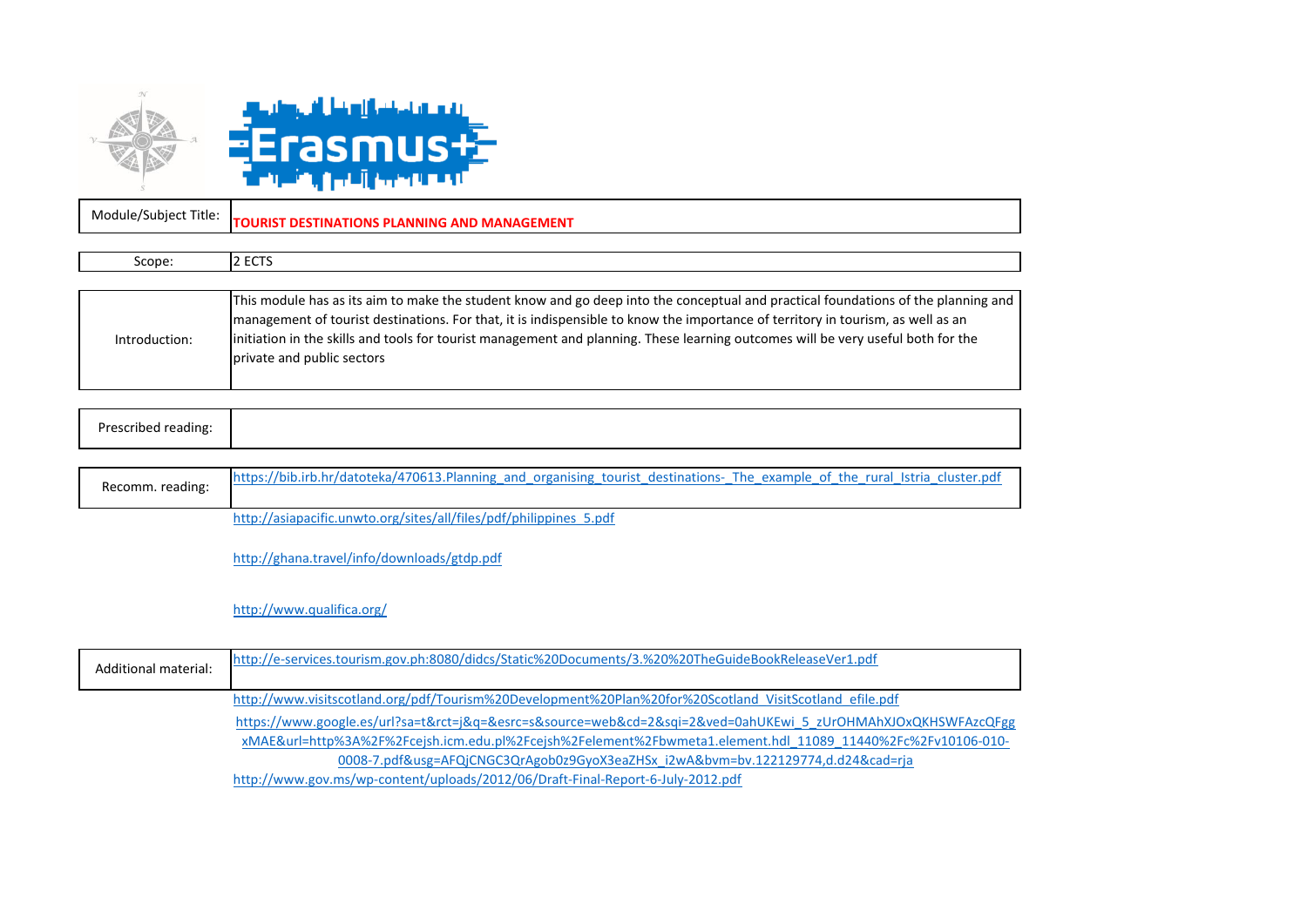This module has as its aim to make the student know and go deep into the conceptual and practical foundations of the planning and management of tourist destinations. For that, it is indispensible to know the importance of territory in tourism, as well as an initiation in the skills and tools for tourist management and planning. These learning outcomes will be very useful both for the private and public sectors

| Date |       | <b>Topic</b>                                                                                                                                                                                                                                       | <b>Topic Activities</b>                                                                                                                        | <b>Reading References</b>                                                                                    | <b>Teachers Approach</b>                                |
|------|-------|----------------------------------------------------------------------------------------------------------------------------------------------------------------------------------------------------------------------------------------------------|------------------------------------------------------------------------------------------------------------------------------------------------|--------------------------------------------------------------------------------------------------------------|---------------------------------------------------------|
|      | Day 1 | To undersatnd the principles of<br>tourism: The tourist system and its<br>territorial implications                                                                                                                                                 | Make a conceptual map of<br>tourism system in Iceland<br>(tourist destination)                                                                 | http://www.aim-<br>museums.co.uk/downloads/<br>a4415601-b24a-11e2-b572-<br>001999b209eb.pdf                  |                                                         |
|      | Day 2 | To know the main tendencies,<br>dynamics, paradigms and conflicts<br>observed in the recent evolution of<br>the tourist activity and to diagnose<br>needs and opportunities and identify<br>the potentialities and threats for the<br>destination. | Draw up a SWOT analysis<br>of tourism in Iceland<br>(tourist destination) and /<br>or of the company                                           |                                                                                                              | http://ijecm.co.uk/wp-content/uploads/2014/12/21220.pdf |
|      | Day 3 | To understand tourist space from<br>different scales and go deep into the<br>complexity of tourism. For that, it will<br>be vital to know the basic<br>terminology and make use of<br>concepts and methodological aspects                          | Set goals and strategies<br>(plan) of the company and<br>/ or tourist destination                                                              | http://www.destinationbc.ca<br>/Resources/Developing-a-<br>Tourism-Plan/Components-<br>of-a-Tourism-plan.asp |                                                         |
|      | Day 4 | To undersatnd the principles of<br>tourism: its political dimension. To<br>know the content and structure of<br>the different plans from particular<br>examples                                                                                    | To analyze the destination<br>tourism policy. Establish<br>opportunities for the<br>development of your<br>company and / or its<br>destination | http://vbn.aau.dk/files/5736<br>3572/storytelling_and_desti<br>nation development.pdf                        |                                                         |